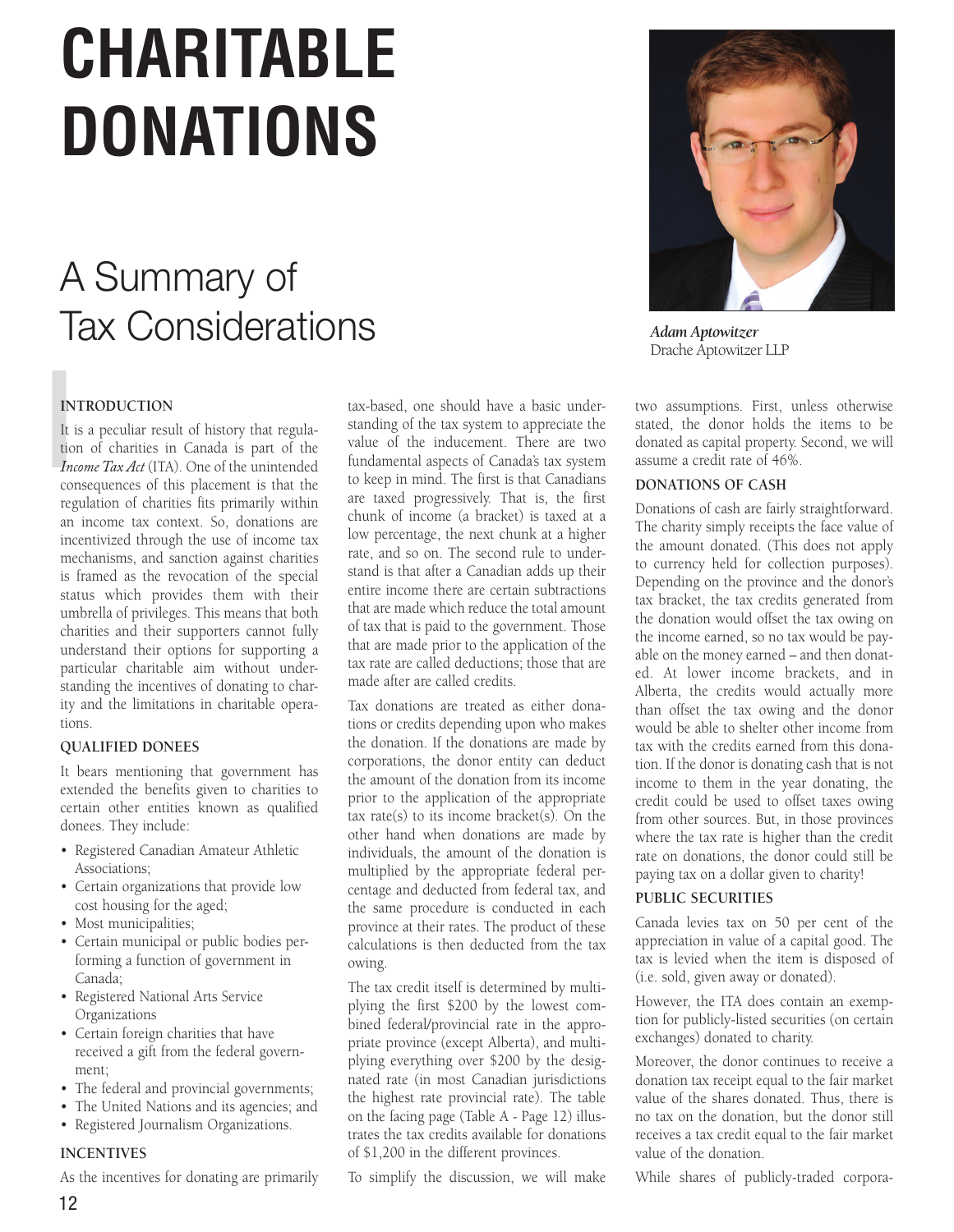tions are the most popular form of security to be donated to charity, there are a variety of other sophisticated financial securities that may also be donated. Examples include: exchange-traded funds, index funds, hedge funds, warrants, rights, and put and call options. As long as these products qualify as publicly-traded securities, they will qualify for the special tax treatment accorded donations of this type.

#### Example:

Assume that Kirk lives in Ontario and buys one share of a high-tech company for \$1.00. Over time, the share rises in value and may even split once or more than once. After ten years, with all splits factored in, Kirk owns shares worth a total of \$100. If Kirk were to sell the share he would have a capital gain of \$99 (i.e. the fair market value of \$100, less the cost of \$1). Applying the capital gains inclusion rate of 50%, only \$47.50 would be taxable. Further applying a tax rate of 46%, the amount of tax payable would be \$21.85. Thus, if Kirk sells the shares, he is left with after-tax income of \$78.15 (i.e. \$100 -

# \$21.85).

Conversely, let's say Kirk decides he wants to donate his shares instead of selling them. In this case, Kirk has no tax to pay and, of course, receives no income from the sale of the share. He does however receive a tax receipt for \$100, which will offset \$46 of taxes due from other sources. So, assuming Kirk is paying tax on income from other sources, the actual after-tax cost of this donation is \$54.

# **FLOW-THROUGH SHARES**

For income tax purposes, the cost of such a share is deemed to be zero. So, even if the buyer buys the share at \$10.00 and sells it at \$8.00, the share is still assumed to have gained \$8.00 in value and is therefore taxed on an \$8.00 capital gain even though it actually lost \$2.00. (Don't worry about the shareholder though; ownership of the share gave her access to a deduction making it worthwhile). Flow-through shares are like any other asset and can be donated to charity. When these shares are publicly traded, there is no tax on the capital gain. However, for purposes of donation, the law considers the amount of the purchase price to be a capital gain and only the amount in excess of that (if there is any) to be eligible for the capital gains exemption.

# **STOCK OPTIONS**

An employee who exercises a stock option (i.e. buys it at less than fair market value) receives a benefit equal to the difference between the purchase price (and any amounts they may have paid for the option) and the

fair market value at the time of purchase. Tax is calculated based on the amount of this benefit. In certain circumstances, the employee can claim a deduction against the stock option benefit so only 50% of the benefit is taxable. If an employee stock option is exercised and marketable securities are donated within 30 days after the option is exercised and if certain other conditions are met, only 25% of the benefit is taxable.

Individuals who make qualifying donations of marketable securities acquired through such stock options are not required to report any of the benefit. And if the shares are traded on a public exchange then their donation is treated as the donation of other publicly listed shares as described previously.

# **PRIVATE SECURITIES**

The donation of securities of private corporations is dealt with in one of two ways; either the gifts are "excepted," or they are not. An excepted gift is a share donated to a charitable organization or public foundation where the donor deals at arm's length with the charity's directors/trustees, officers, and other like officials. In these circumstances the gift is treated as any other gift of capital in which there is no special tax treatment for the donation (i.e. the donor pays tax on the on the disposition).

In cases where the gift has been donated to a private foundation or to a public charity to which the donor is related, the gift is not

considered "made" until one of two things happen: either the item donated must cease to be a non-qualifying security (e.g. the corporation is no longer controlled by the donor or the corporation becomes publicly listed), or the charity has disposed of the security within five years of receiving the donation. The fair market value of the gift is then the lesser of:

- the value of the security when transferred to the charity,
- and the value of the security when the gift is deemed to have been made.

Note that the donor does not have to include any capital gain in their income before the shares are sold by the charity, so that the donor is not paying tax in advance of receiving the receipt. If the charity does not sell the shares within five years, the donor will not receive a receipt and the gain will never be taxable.

# **RRSPs/RRIFs**

People may find that they have more than enough money in their RRSPs once they get to a certain age, and are willing to make donations in their lifetime in order to see the fruits of those donations while they are still alive. The RRSP rules do allow for withdrawals from the plan, but upon withdrawal the institution that holds the account (usually a bank) is required to withhold certain amounts. These amounts, on a per withdrawal basis (i.e. not cumulatively for the year), are:

| Province                             | Combined<br>Federal /<br>Provincial<br>Tax Credit<br>Rate on<br>first \$200<br>donation | Tax Credit | Combined<br>Federal /<br>Provincial<br><b>Tax Credit</b><br>Rate on<br>amounts<br>over $$200^2$ | Tax Credit on<br>amount over<br>\$200 | Total combined<br>Federal<br>and Provincial<br>Tax Credit |
|--------------------------------------|-----------------------------------------------------------------------------------------|------------|-------------------------------------------------------------------------------------------------|---------------------------------------|-----------------------------------------------------------|
| Alberta $3$                          | 25.00%                                                                                  | \$50.00    | 54.00%                                                                                          | \$540.00                              | \$590.00                                                  |
| British Columbia                     | 20.06%                                                                                  | \$40.12    | 49.80%                                                                                          | \$498.00                              | \$538.12                                                  |
| Manitoba                             | 25.8%                                                                                   | \$51.60    | 50.4%                                                                                           | \$504.00                              | \$555.60                                                  |
| New Brunswick                        | 24.68%                                                                                  | \$49.36    | 50.95%                                                                                          | \$509.50                              | \$558.86                                                  |
| Newfoundland                         | 23.70%                                                                                  | \$47.40    | 51.3%                                                                                           | \$513.00                              | \$560.40                                                  |
| Northwest<br>Territories             | 20.90%                                                                                  | \$41.80    | 47.05%                                                                                          | \$470.50                              | \$512.30                                                  |
| Nova Scotia                          | 23.79%                                                                                  | \$47.58    | 54.00%                                                                                          | \$540.00                              | \$587.58                                                  |
| Nunavut                              | 19.00%                                                                                  | \$38.00    | 44.50%                                                                                          | \$445.00                              | \$483.00                                                  |
| Ontario <sup>4</sup>                 | 20.05%                                                                                  | \$40.10    | 44.16%                                                                                          | \$441.60                              | \$481.70                                                  |
| Prince Edward<br>Island <sup>5</sup> | 24.80%                                                                                  | \$49.60    | 49.70%                                                                                          | \$497.00                              | \$546.60                                                  |
| Saskatchewan                         | 25.50%                                                                                  | \$51.00    | 47.50%                                                                                          | \$475.00                              | \$526.00                                                  |
| Yukon                                | 21.40%                                                                                  | \$42.80    | 45.80%                                                                                          | \$458.00                              | \$500.80                                                  |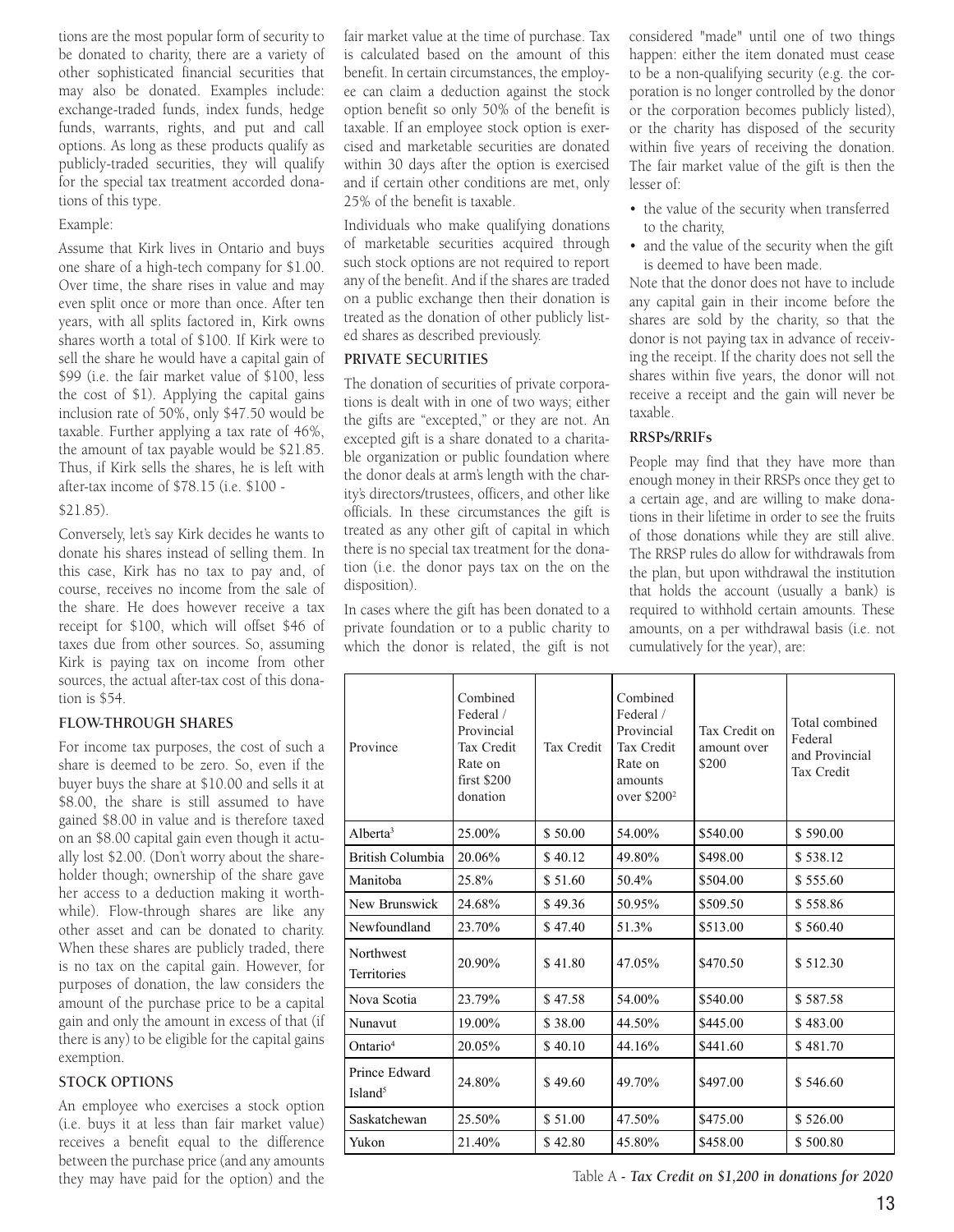- 10% (5% in Québec) on withdrawals up to \$5,000
- 20% (10% in Québec) on withdrawals between \$5,001 - \$15,000
- 30% (15% in Québec) on withdrawals of more than \$15,000.

The amounts withdrawn are claimed as income to the owner of the RRSP in the year withdrawn, and tax is paid at the owner's marginal rate. Thus, if a potential donor wants to donate \$50,000 and has that money in his or her RRSP, a withdrawal of \$50,000 would give the potential donor outside of Québec \$35,000 cash to donate. The remaining 30 per cent (\$15,000 in this case) would be remitted to the government by the bank and credited as income tax already paid when the donor files his or her tax return for that year.

A donor may also wish to donate his or her RRSP or RRIF upon death. There are two ways to do this. One way is to list the charity as a beneficiary of the RRSP in the donor's Will. The other way is to make use of the direct beneficiary election, which is signed when the RRSP is first opened (and can usually be changed at will). If the first method is used, the RRSP will fall into the donor's general estate before passing on to the charity. Under the second method, the RRSP will automatically become the property of the charity without going through the estate.

The advantage of using the RRSP direct beneficiary election is that the RRSP will not pass through probate. When a Will is probated, the various provinces charge different amounts of tax on the total value of assets passed on in the Will. Thus, the amount of money in an RRSP is added to the other assets and a portion is taken by the government before any of the assets are passed on.

# **INSURANCE**

Sometimes an insurance policy becomes superfluous. If the policy is unnecessary the donor may decide to donate it to charity.

From a tax perspective, the donor of a life insurance policy will have an income inclusion of the proceeds of disposition less the adjusted cost base (ACB). An income inclusion is distinct from a capital gain, and effectively means that a donation of an insurance policy has no net tax benefit for the donor. The ACB calculation is rather complicated and takes into account the premiums paid, dividends received, and – for policies purchased after 1982 – the Net Cost of Pure Insurance (NCPI). Despite the ominous name, the NCPI is not overly difficult to calculate, although it will likely require professional advice from either an experienced advisor or the insurance company involved.

In a February 2008 bulletin, and later in

another setting, the Canada Revenue Agency (CRA) laid down certain guidelines for determining the Fair Market Value of a disposed-of policy. In these pronouncements, the calculation of the proceeds of disposition (POD) of an insurance policy takes into account:

- the policy's loan value;
- the face value of the policy;
- the state of health of the insured and their life expectancy;
- conversion privileges;
- other policy terms, such as term riders, double indemnity provisions; and,
- replacement value.

The idea here is that the value of a policy may or may not be accurately reflected by any cash surrender value held by the policy. When valuing the policy for both tax and receipting purposes, the donor and the charity must take into account the fact that the donor may be very ill and the policy may mature shortly after donation. A policy that would otherwise be impossible to receipt would become valuable to the donor. To do this, the advice of an actuary and an appraiser is critical to correctly valuing the policy.

The charity may either cash the policy and use the funds immediately, or pay the premiums on the policy and collect the larger death benefit when the insured dies. Of course, a very generous donor may not only donate the policy to the charity but also donate the yearly premiums to the charity. In this case, both the donation of the policy and the donated premiums would be receiptable.

# **ANNUITIES**

An annuity is a contract under which one person deposits a sum of money with another in exchange for a subsequent income. It is basically the reverse concept of insurance.

The income may be paid for either a specified period, for life, or for life with a minimum guaranteed period. Under the latter method, if the purchaser of the annuity dies during the guaranteed period, the annuity will be paid to some other person whom the purchaser had designated to receive it.

Although annuities are normally purchased from insurance companies or trust companies, life annuities are sometimes purchased from charities. Essentially, a person gives the charity a sum of money irrevocably in exchange for a promise by the charity to pay the donor a monthly income for life. The funds received would then be invested by the charity at a higher rate than it would pay to the donor.

For annuities issued after December 21, 2002, the donor would be eligible to receive a receipt for an amount equal to the excess of the amount contributed by the donor over

the amount that would be paid at that time to an arm's-length third party to acquire an annuity to fund the guaranteed payments.

# **CANADIAN CULTURAL PROPERTY**

The Government of Canada has set up the Canadian Cultural Property Export Review Board to certify which artwork or other item has cultural significance to Canadians. This not only applies to works with a Canadian aspect, it applies to any cultural work that Canada may want to keep within its borders. If the donation is certified and made to a designated institution, there is no tax due on the disposition. Thus, if the charity is hoping to attract donations of property with a particular cultural significance, it is important to secure the designation.

There are two categories of designation:

• Category A is granted for an indefinite period of time to institutions that are well-established and meet all of the criteria related to certain legal, curatorial and environmental requirements.

• Category B is granted in relation to an institution involved in the proposed acquisition of an object (or collection) that does not meet all of the criteria for designation, but which has demonstrated its capability to effectively preserve the type of property in question. More information on the designation is available from the Department of Canadian Heritage on their website at https://www.canada.ca/en/ canadian-heritage/services/funding/movable-cultural-property/designated-organizations.html

The criteria by which the review board makes its decisions is beyond the scope of this article, but the board has published a guide on the subject available here: https://www.canada.ca/content/dam/pch/documents/services/ movable-cultural-property/certif-guide-eng. pdf.

As a proper certification may involve many months of research, a request for certification should be made well before the donation is contemplated.

If a taxpayer donates certified property to a designated institution, there will not be any tax owing on the gift. In addition, the taxpayer is entitled to a tax receipt for 100% of the value of the gift (as determined by the review board).

# **INVENTORY**

The determination of whether an item is inventory or capital is one of the most fundamental areas of our income tax system, but nevertheless is shrouded in vagueness and controversy. For example, to most people a house is a capital property. But, if the owner of the home is engaged in the business of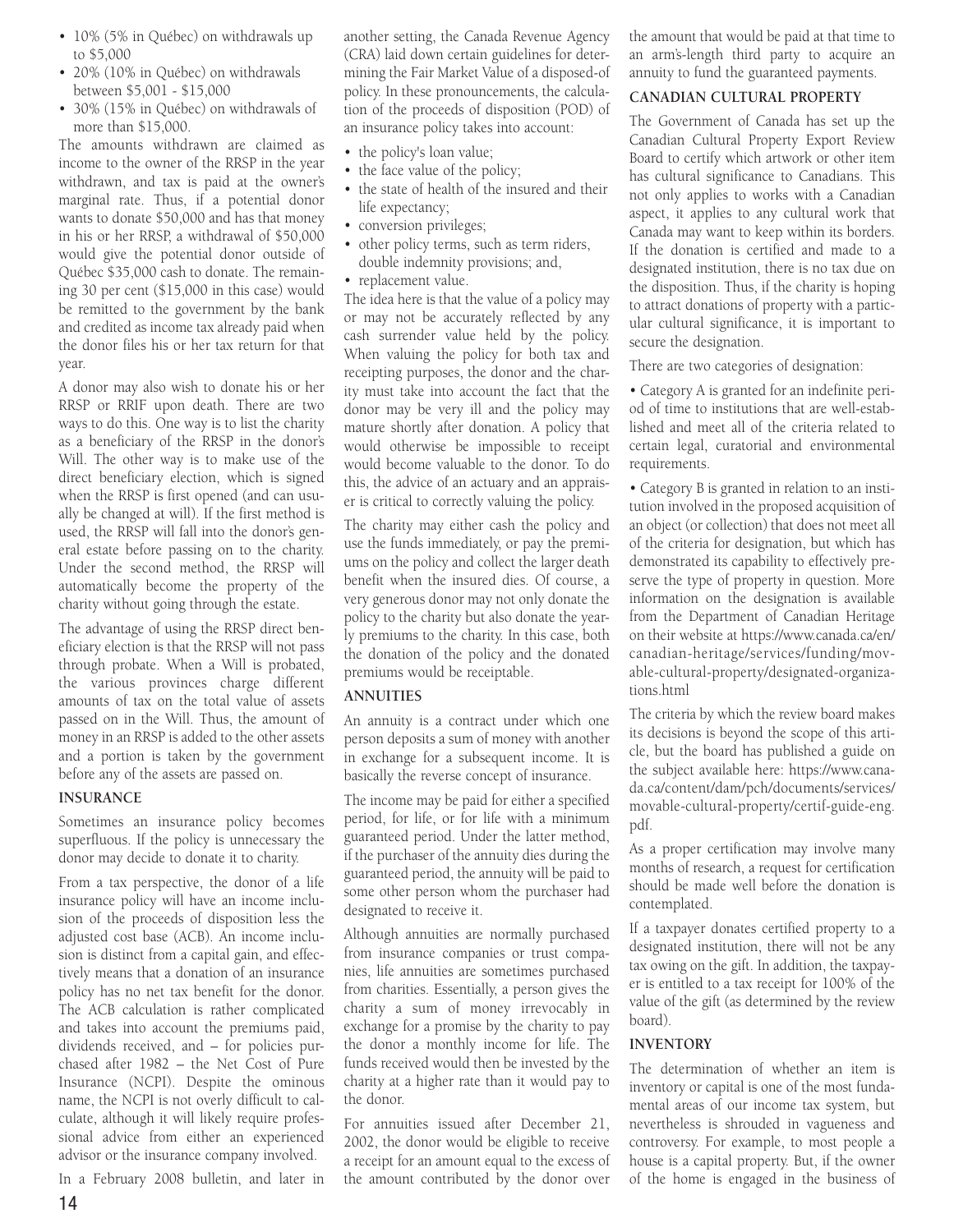buying and selling homes, the property becomes inventory of a business. There is a different tax treatment on the disposition of inventory, as 100% of the value is included in income (as opposed to capital, of which only 50% is included). Nonetheless, the donation of inventory will result in tax credits that will at least offset the tax due on the disposition of the inventory.

# **Example:**

Spock runs a bakery. His business is not incorporated, so all the income of the business is taxed at his personal rates during the year.

After Spock has deducted all of his expenses, he is left with taxable income in the year of \$50,000. If Spock sells one more cake that is worth \$100, he will pay tax on that cake of \$31. However, upon donating the cake, he will be entitled to tax credits of approximately \$40 (assuming that he has already made at least \$200 of donations). Spock can then offset the tax owed by disposing of the last cake and using the additional \$9 against the tax owing on his other \$50,000 of income.

Of course, as income grows, so too does the tax rate, meaning that there are fewer leftover credits. In those provinces where the tax is equal to or greater than the credits generated by donation (which is all provinces except Alberta) there would be no additional tax credits leftover for use. In Alberta however, the credits will always more than offset the tax on the disposition of the donated item, even at the highest brackets. Given the number of provinces, the multiplicity of tax rates and brackets, and the frequency with which they change, an accountant should be retained to calculate the results of any donation of inventory.

#### **PERSONAL USE PROPERTY**

Personal Use Property (PUP) is property that is owned by the taxpayer and that is primarily for the personal use and enjoyment of the taxpayer or persons related to the taxpayer.

# **PUP includes:**

- Bottles of wine
- Loyalty points programs
- Air Miles
- Shoppers Optimum points
- Religious items
- Gift certificates
- Clothes
- Artwork
- Hobby items
- Comic books
- Model trains
- Toys
- Land (e.g. a fishing hole)
- Books

Normally, when these types of items are donated to a charity, the charity does not issue a receipt, nor does the owner expect one. This is, in most cases, the appropriate treatment. However, technically it does not have to be so.

The ITA specifies that for donations of PUP, the minimum cost is deemed to be \$1,000. This is true regardless of the actual cost to the owner. The ITA also deems the item sold for a minimum of \$1,000, again regardless of the actual sale/donation value. So, when taken into the donor's tax return, there is no taxable event on items that are worth less than \$1,000.

On the other hand, a tax receipt can still be issued for these types of items. The value on the receipt would reflect the item's fair market value. This receipt could then be used to generate some tax credits on the return (small though they may be). Charities should note, however, that valuing household items can be very difficult, and receipts should only be issued if value can be defensibly determined.

#### **Example**

Sulu bought a "Tickle Me Elmo" doll for \$20. Shortly thereafter, it became a collector's item and the fair market value increased to \$100. Realizing that there are needy children without a Tickle Me Elmo, Sulu donates the toy to a local charity. In return, he receives a tax receipt for the value of \$100. On his tax return he calculates his capital gain as follows:

| Deemed Proceeds of Disposition | \$1,000          |
|--------------------------------|------------------|
| Deemed Cost                    | $-$1,000$        |
| Capital Gain                   | $\left( \right)$ |

As there is no capital gain, there is no tax payable. On the other hand, Sulu will receive a tax receipt for the fair market value of the doll (\$100). Applying our assumptions (i.e. a tax rate of 46% and Sulu has already made at least \$200 of donations), the \$100 receipt will allow Sulu to claim back \$46 of taxes owing from other sources.

The implication of this policy is that when items are donated which have an actual value greater than \$1,000 but a cost lower than \$1,000, the value of the donation will be enhanced because the amount of the capital gain will be reduced.

#### **Example 2**

McCoy decides to donate a model train set which he purchased for \$100, but has it appraised in advance and discovers to his delight that it is actually worth \$2,000.

McCoy still decides to donate the train set to a willing charity, which issues him a receipt for \$2,000. He then calculates his taxes as follows:

| Actual Proceeds of Disposition | \$2,000 |
|--------------------------------|---------|
| Deemed Cost                    | \$1,000 |
| Capital Gain                   | \$1,000 |
| Tax                            | \$230   |
| Tax Credits                    | \$920   |
| Total leftover credits         | \$690   |

There are three notes to make about the type of property donated.

First, make sure that the property is actually transferable. While loyalty proram points are property, some plans will not allow you to transfer the points to anyone else, and so they effectively cannot be donated. In this scenario, a donor may consider redeeming the points and then donating the actual item. Of course, this may prove to be of limited assistance to a charity that all of a sudden finds itself obligated to use a plane ticket to some place it did not want to go, on a date it did not want to travel.

Second, both the individual and the charity must obtain a reliable valuation. From the perspective of the individual, an improper valuation could lead to a donation tax credit being disallowed by the CRA. The charity, on the other hand, has an obligation to issue proper receipts. So, if the receipts are overvalued, the charity may find itself facing uncomfortable questions from the CRA.

Finally, there are rules in the ITA which prevent situations where donors are buying and donating items that fall below the \$1000 threshold simply to create tax receipts to shelter income from other sources. While the charity will not necessarily be punished if involved in such a scenario, the donor could have the receipts disallowed.

#### **LISTED PERSONAL PROPERTY**

Listed Personal Property (LPP) is a subclass of PUP. It consists of certain specific items which are held both as an investment and as hobby items. The list includes artwork, stamps, books, coins and sculptures. Unless it is Certified Canadian Cultural Property (see earlier in this article), LPP has the same tax treatment as PUP.

# **REAL ESTATE**

Generally, the donation of most real estate will be treated like the donation of any other type of capital property. If the item is inventory, the donor will be taxed on the full proceeds of disposition, and, if the item is capital, the donor will only pay tax on 50% of the proceeds of disposition. There are, however, two significant exceptions to this rule.

#### **Principal residence**

The first exception is the donation of a principal residence. Canadian residents are not taxed on the gain arising from the appreciation of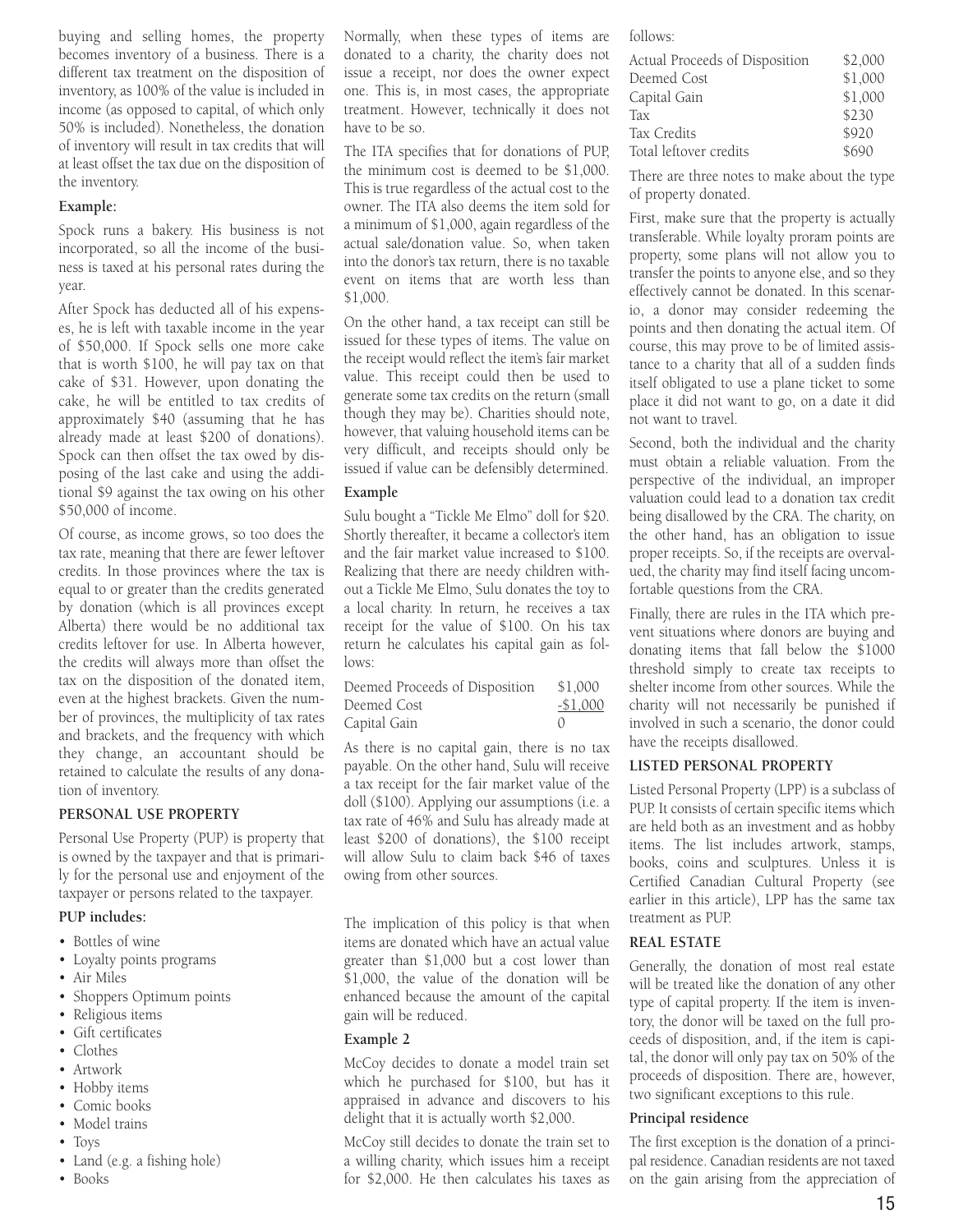their principal residence. So, if a donor bought his home for \$100,000 and sells (or donates) it when it is worth \$1,000,000, no tax will be payable on the appreciation in value (assuming the home was the donor's principal residence for that entire time).

If the donor were to donate the home to a charity, not only would there be no tax consequences on the disposition, but he or she would receive a tax receipt equal to the fair market value of the home at the time of the donation.

In some cases, it might make sense for the donor to leave their home to a charity in their Will. By doing this, they might be able to use the tax credits from the donation to offset the income from the deemed disposition of their other assets, and carry back the credits to the previous year. In both the year of death and the year preceding death, the estate can use the tax credits to offset up to one hundred percent of the income. Given that the deemed disposition of assets (with the exception of the principal residence) usually results in a large income in the year of death, the donor might, in fact, be able to do some significant tax planning in this way.

# **Environmental property**

The donation of environmental property has a treatment similar to that of Certified Cultural Property. The treatment applies where property is designated as ecologically sensitive land by the Minister of the Environment (or a person designated by the Minister) and donated to any of:

- The Federal or a Provincial Government;
- A municipality in Canada;
- A municipal or public body performing a function of government in Canada; or,
- A registered charity that has a main purpose (in the opinion of that Minister) of conserving and protecting Canada's environmental heritage, and that is approved by that Minister or that person in respect of the gift.

In any of these cases, there will be no taxable capital gain on the donation.

We have described the specific tax treatment of items donated where there is no tax on the capital gain of the item in the sections on public securities and certified cultural property. The only significant difference is that tax credits generated from a donation of this type may be carried forward for ten years. The entire value of the donation is available to offset tax owing from other sources at the highest rates.

# **RESIDUAL INTERESTS**

It is possible to divide ownership of the property during one's life (called a life interest) from ownership upon the death of that person (called a residual interest). Once the residual interest is sold or given away, however, the property will belong to the owner of the residual interest when the owner of the life interest dies. A donor might consider this course of action in situations where they want to enjoy the income or use of the property during their lifetime and yet donate the property to the charity during their lifetime as opposed to on their death.

The value of the residual interest is calculated using an estimated value of the underlying property at the expected death of the donor (in itself determined from actuarial mortality tables) using present value dollars. This amount will be the value listed on the charity's donation receipt.

Determining the fair market value of a property at the expected death of the owner at some point in the future is a complicated mathematical task best left to a qualified actuary and appraiser.

From a tax perspective, when the owner divides the rights and donates the residual interest, the donor would generally incur a tax consequence. The tax owing will be a function of the cost of the right to the owner and its estimated value at the time of disposition. Generally speaking, this income will be treated as a capital gain. The capital gain is calculated according to a specific formula and depends on the gain in value of the residual interest relative to the entire property.

# **CHARITABLE REMAINDER TRUST**

A trust is a legal device which effectively accomplishes one or both of the following objectives:

- It separates the ownership of property (the capital interest) from the right to receive income from the property (the income interest); and,
- It can separate the person who legally controls the property from those entitled to benefit from it.

A Charitable Remainder Trust (CRT) is similar to the donation of a residual interest in that it allows the donor to donate the capital of the trust now, but the charity does not receive it until some later point (such as on the death of the donor). A CRT is particularly useful in situations where it is difficult to record the division of interests on title (such as artwork). Despite its legal potency, creating a CRT is simply a matter of signing the appropriate legal documents.

When a donor creates a CRT, they dispose of the residual interest in the property to the trust and then donates the certain rights in the trust to the charity (the "capital interest"). It is important to note that the donation in this case occurs when the owner transfers the

interest in the trust to the charity. Thus, if the underlying property is, for example, publicly traded securities, the gift of an interest in the trust will not attract the same favourable tax treatment as donating the securities would have; it is a donation of an interest in a trust, not of securities.

The special tax treatment assigned to different types of property outlined elsewhere in this chapter (i.e., ecological property, publicly traded securities or certified cultural property) likely makes them inappropriate candidates for this type of donation.

It is important not to create the trust with the charity as the beneficiary, because if the donor is not careful they will gift an interest in the trust with no property (and thus no value on the receipt), and any subsequent disposition to the trust will not be considered a gift by the CRA. The appropriate method is instead to create the trust with the donor holding both interests in the trust.

The donor then contributes the assets to the trust, and finally donates the capital interest to the charity. Of course, the donor would retain the income interest for herself as long as is set out in the trust deed.

# **GIFTS TO U.S. CHARITIES**

Individuals who reside in Canada and commute to their employment or place of business in the United States are allowed to deduct donations made to U.S. charitable organizations on the same terms as donations made to Canadian organizations.

There are, however, a number of other important conditions which must be met. Firstly, the commuter must live near the American border during the whole of the taxation year. Secondly, their U.S. employment or business income must represent the donor's chief source of income for that year. Thirdly, the donor must be able to demonstrate that the gift was made to a religious, charitable, scientific, literary or educational organization created or organized in or under the laws of the United States. Finally, they must be able to demonstrate that such a gift would be allowed as a deduction under the United States Internal Revenue Code. Where all those conditions are met, the donations in question are treated as donations made to a registered charity.

# **VOLUNTEER SERVICES**

The ITA makes it very clear that only a gift to a charity is receiptable. A gift includes property or a right to property.

Unfortunately, services do not qualify as property and, therefore are not receiptable.

# **GIFT BY WILL**

One legal requirement of a gift is actual deliv-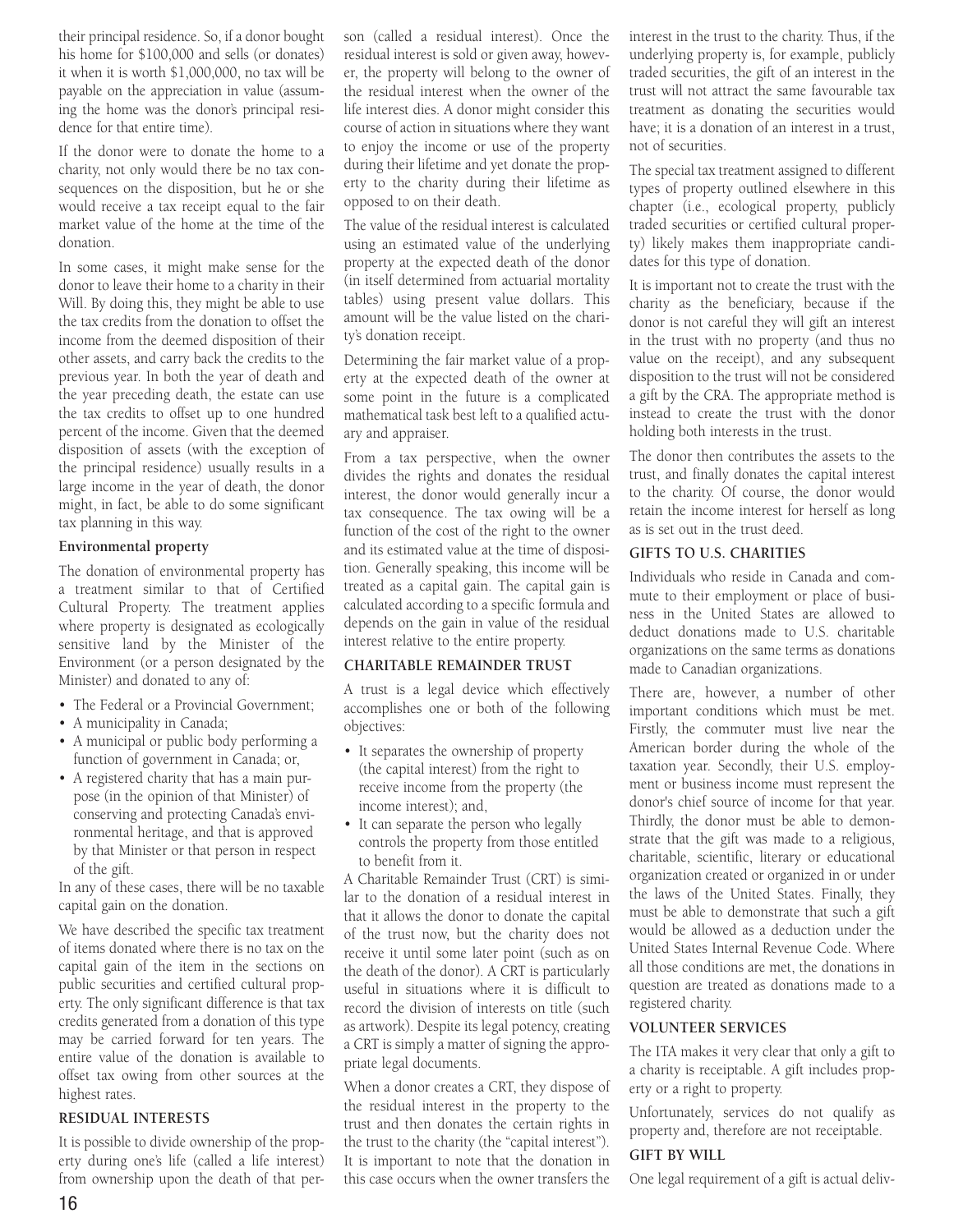ery of the gift to the recipient. However, where a gift is made by Will, such delivery is impossible until after the death of the person – sometimes well after. Under normal circumstances, the gift would not be complete until delivery is made. However, the law allows that where a gift is made by Will, it will be considered to have been made by the deceased in the few seconds preceding death, assuming of course that delivery occurs at some point after the death. In this way, the tax credits that are generated by the donation can be applied to the donor's year of death. This is particularly useful as there is often a large tax bill owing on death.

The law allows for certain differences from a strict calculation perspective. As previously discussed, a donor is generally only entitled to offset 75% of their taxable income using donation tax credits in a given year.

However, in the year of death (i.e. from January 1st until the date of the donor's death) the donor is entitled to offset up to 100% of their income, as filed by their executor. Any unused donation tax credits can be carried back one year, to the year preceding death, and be used to offset 100% of the tax debt owing in that year as well as the tax in the first three taxation years of the estate. One stipulation though is that the gift must be transferred (and accepted) by the qualified donee within three years of the death. Obviously, if the return for the year preceding death has already been filed, then it will be necessary to file an adjustment request in order to claim the donation tax credits.

#### **BOOKS AND RECORDS**

The Canadian income tax system is based upon the principle of honest self-reporting. Consequently, one of the most pervasive issues facing charities is the maintenance of proper books and records. The importance of the issue is underlined when it is understood that charities are usually in the process of proving their innocence rather than disproving their guilt. Without records, this is close to impossible. Indeed, if the charity were to appeal a decision of revocation of its status by the CRA, it would not even be entitled to give oral testimony. So, the importance of well maintained records is paramount.

#### **What are books and records?**

There is no standard definition of books and records. Fundamentally, however, an organization must have sufficient evidence to show that it is in compliance with the Act. To be clear, destroying evidence that an organization is not in compliance will not help the organization, as the lack of documents, in and of itself, is an offence. (Although the

documents could be evidence of an offence with a more grievous penalty.)

There is a difference between the two concepts of 'books' and 'records'. 'Books' is not a defined term in the *Income Tax Act*, but is typically understood to be accounting records. A 'record' is defined and includes "an account, an agreement, a book, a charter table, a diagram, a form, an image, an invoice, a letter, a map, a memorandum, a plan, a return, a statement, a telegram, a voucher, and any other thing containing information whether written or in any other form."

No distinction is made in law between corporate and transactional records, but it is helpful to organize a charity by thinking in these terms. Corporate records are those documents required by law to define a corporation and its governance. They are often created with the co-operation of a government office, and are required so that the corporation meets certain statutory requirements.

Transactional records are those created by the organization to keep track of its operations and meetings. They still help the corporation meet its requirements under the law.

#### **Corporate Records**

A corporate entity must maintain current copies of its constituting documents (Articles of Incorporation, Articles of Continuance, Letters of Patent, Supplementary Letters of Patent, etc.), bylaws and minutes of meetings or resolutions. Organizations operating in more than one province would also be expected to have copies of their extra-provincial registration.

#### **Meetings**

Compliance with the various corporate acts requires minutes of meetings of both directors and members. Members generally meet annually while directors generally meet more often – both should have records of all of their formal meetings. If issues are discussed at informal meetings it is a good idea to make records of those as well. Often, the fact that it had the discussion is in itself valuable and it would be unwise for a charity to self-censor its minutes.

#### **Format**

There is no specific requirement that the record of happenings at meetings be kept in any particular way for the CRA's purposes (although for purposes of consistency, groups may wish to follow standard processes). Therefore, meetings that simply have notes of what was said and confirmed as accurate by the bulk of the attendees at the meeting are sufficient for most purposes.

Keep in mind that most corporate statutes do

mandate that certain issues be dealt with by the members and / or directors and there may be technical requirements be met in the resolution.

#### **Transactional Records**

The vast majority of records held by a charity are its 'transactional' records. They are created by the day-to-day transactions of the organization and include its bank account statements, cheques, records of employee payment, invoices, statements of account, deposit books, etc. These are generally easy records for the organization to obtain as they are created by third parties. The challenge for most charities is to organize these records into some logical format in order that their T3010 can be produced at the end of the year. This role generally falls to a bookkeeper or some other individual prepared to keep these records.

On the assumption that the bulk of these records are being created by a third party, and that the charity simply needs to keep them, the charity will not face any difficulty in ensuring that its transactions are properly maintained. However, there are situations in which a charity faces difficulties because it is in a non-commercial or non-traditional setting.

Charities that engage in relief of poverty may find it difficult to track the expenditures with which they give alms to the poor. This can be obvious in a situation where the charity distributes food to individuals that simply need it or seem to need it. While the CRA is obviously aware that a charity is engaged in the provision of food for the hungry, it may ask how it can be certain that food is being given only to the poor and is not, for example, being distributed to the employees of the organization or being sold. While the CRA can be forgiving in such situations, it can, in some cases, be extremely difficult to ensure that records are maintained, to demonstrate that the charity's resources are being properly used.

Some foreign countries present another problem in that often the normal transactional records we would expect in Canada – say on the purchase of office supplies – simply may not exist there. Receipts and invoices are simply not used in some parts of the world. Charities should seek alternate means to track their resources.

#### **Additional Records**

Again, while there is no legal definition of 'additional records' these may include emails, or letters to the organization — and they may include records that the organization purposely creates in order that the CRA, if it ever looks to see, will accept as proof that the organization is properly meeting its responsi